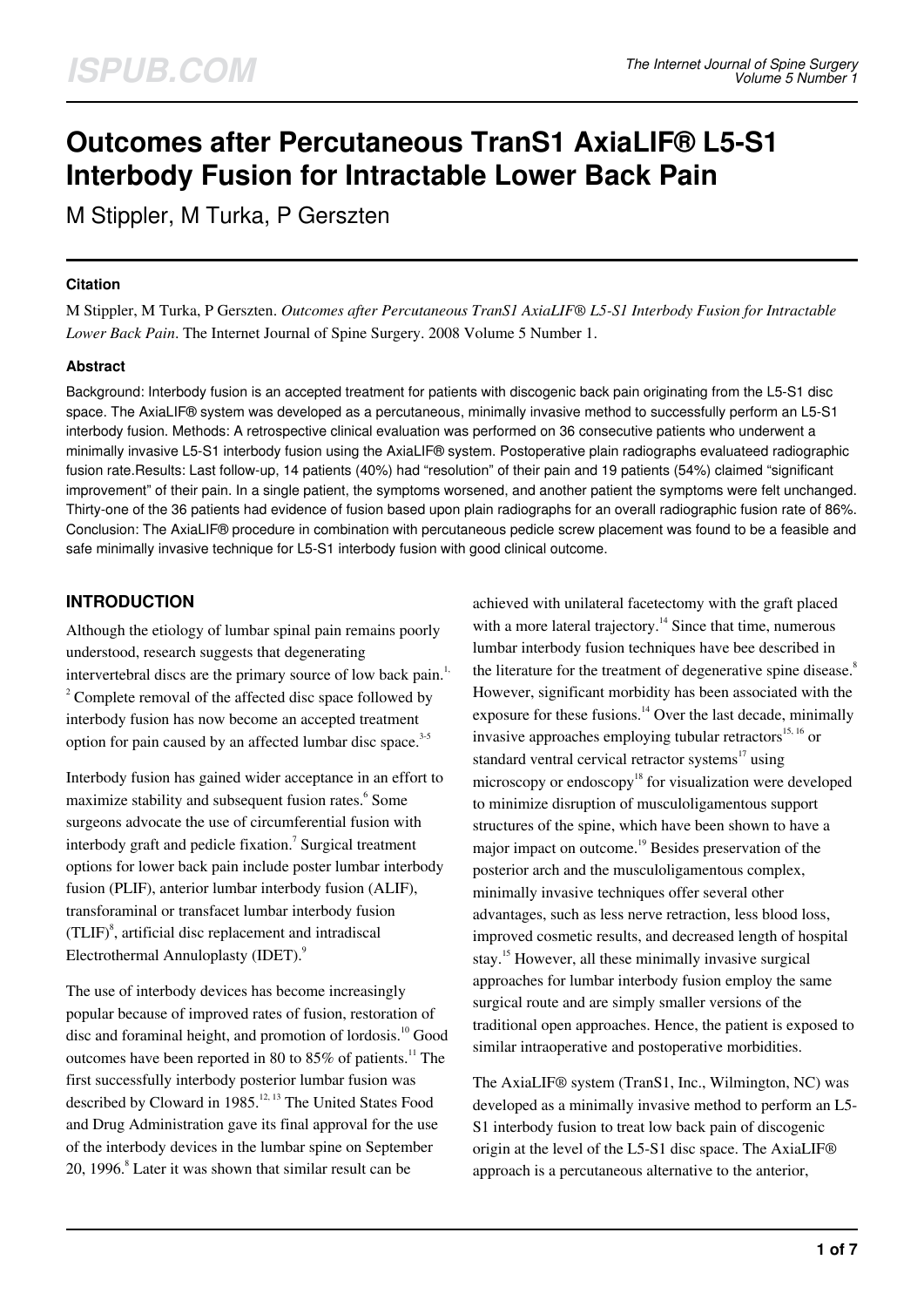posterior, or transforaminal lumbar interbody fusion techniques. This makes it the first truly minimally invasive, percutaneously placed lumbar interbody device using the presacral fat bed. (Picture 1)

# **Figure 1**

Figure 1: Trajectory for the minimally invasive, percutaneously placed lumbar interbody device using the presacral fat bed.



Access

The specific surgical technique has been described by Marotta et al.<sup>20</sup> The TranS1 AxiaLIF<sup>®</sup> System is intended to provide anterior stabilization to the segment between the fifth lumbar vertebrae and the sacrum. The device is indicated for degenerative disc disease (DDD) with or without radicular symptoms, pseudoarthrosis from a prior unsuccessful fusion, and/or spondlylolisthesis (Grade 1 or 2).

While the safety of AxiaLIF® placement and the minimally invasive technique have been described previously<sup>20</sup>, there is currently a paucity of clinical outcome evaluations of this technique. Therefore, we investigated the safety and clinical improvement of LBP in a consecutive series of patients who underwent an AxiaLIF® fusion.

# **METHODS**

All consecutive patients who underwent the AxiaLIF® interbody procedure in combination with percutaneous pedicle screw placement using the Sextant System (Medtronic Sofamor Danek, Memphis, TN) between March 2006 and June 2007 were included in this study.

## **Figure 2**

Figure 2: The AxiaLIF® interbody fusion device in combination with percutaneous pedicle screw placement (2a). The same construct is demonstrated radiographically on intraoperative anterior-posterior and lateral fluoroscopic images (2b, 2c).

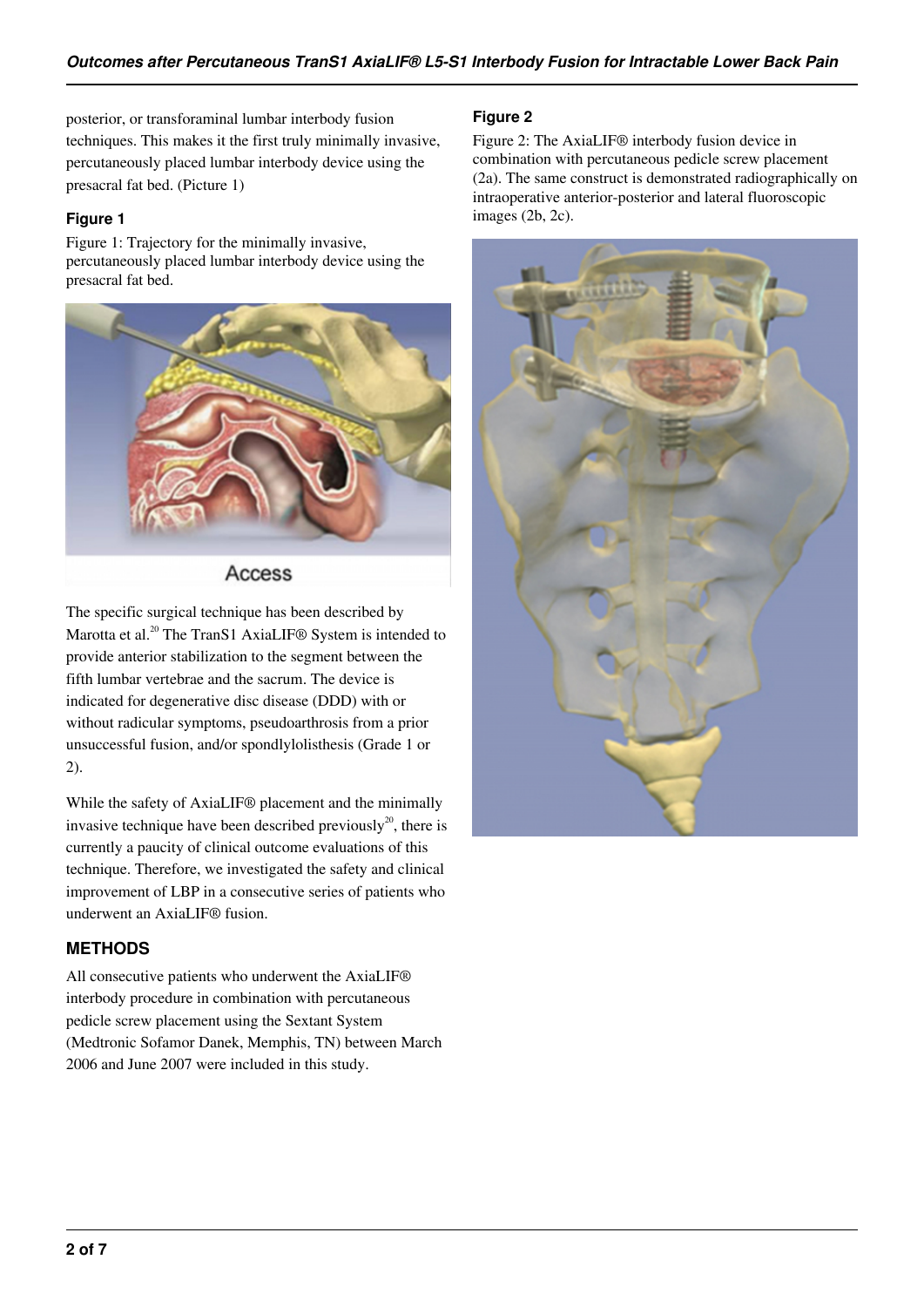#### **Figure 3**



**Figure 4**



(Picture 2a-c)

All patients were treated at the University of Pittsburgh Medical Center, Pittsburgh, PA, and the protocol was approved by the University of Pittsburgh's institutional review board. Pain relief was assessed by the patient's subjective report about the pain status as noted by the physician at the time of the outpatient visit. The outcome was divided into four categories (Table 1) and analyzed at 3-6 month follow-up, 6-11 month follow-up, and  $\geq 12$  month follow-up. Descriptive methods were employed for statistical analysis.

All patients also underwent plain radiographs after surgery as part of their routine post-operative care. These radiographs were reviewed to determine radiographic fusion rate.

The indications for performing the L5-S1 AxiaLIF® interbody fusion included intractable discogenic back pain of greater than one year's duration due to degenerative disc disease, post-discectomy pain, or symptomatic Grade 1 or 2 spondylolisthesis at the L5-S1 level. All patients had LBP greater than lower extremity radicular pain. LBP was defined as "intractable" when the patient was under treatment by a pain management physician, and other nonsurgical therapeutic interventions such as epidural steroid injects, facet injections, and/or active and passive physical therapy were unsuccessful in providing significant and sustained symptomatic improvement. The symptomatic L5- S1 disc space level was confirmed by magnetic resonance imaging appearance and reproduction of concordant pain on provocative discography.

# **RESULTS**

Between March 2006 and June 2007, 36 consecutive patients underwent the percutaneous L5-S1 AxiaLIF® interbody procedure in combination with percutaneous pedicle screw placement. The mean age of the cohort was 44 years (range 20 to 61 years). Twenty patients (56%) were male, and 16 (46%) were female. The mean duration of reported LBP for the entire patient cohort was 6 years (minimum of one year). Eighteen patients (50%) reported a component of unilateral or bilateral radicular leg pain in addition to their LBP. Two patients (6%) suffered from mechanical lower back pain secondary to Grade 1 spondylolisthesis at the L5-S1 level (Graph 1).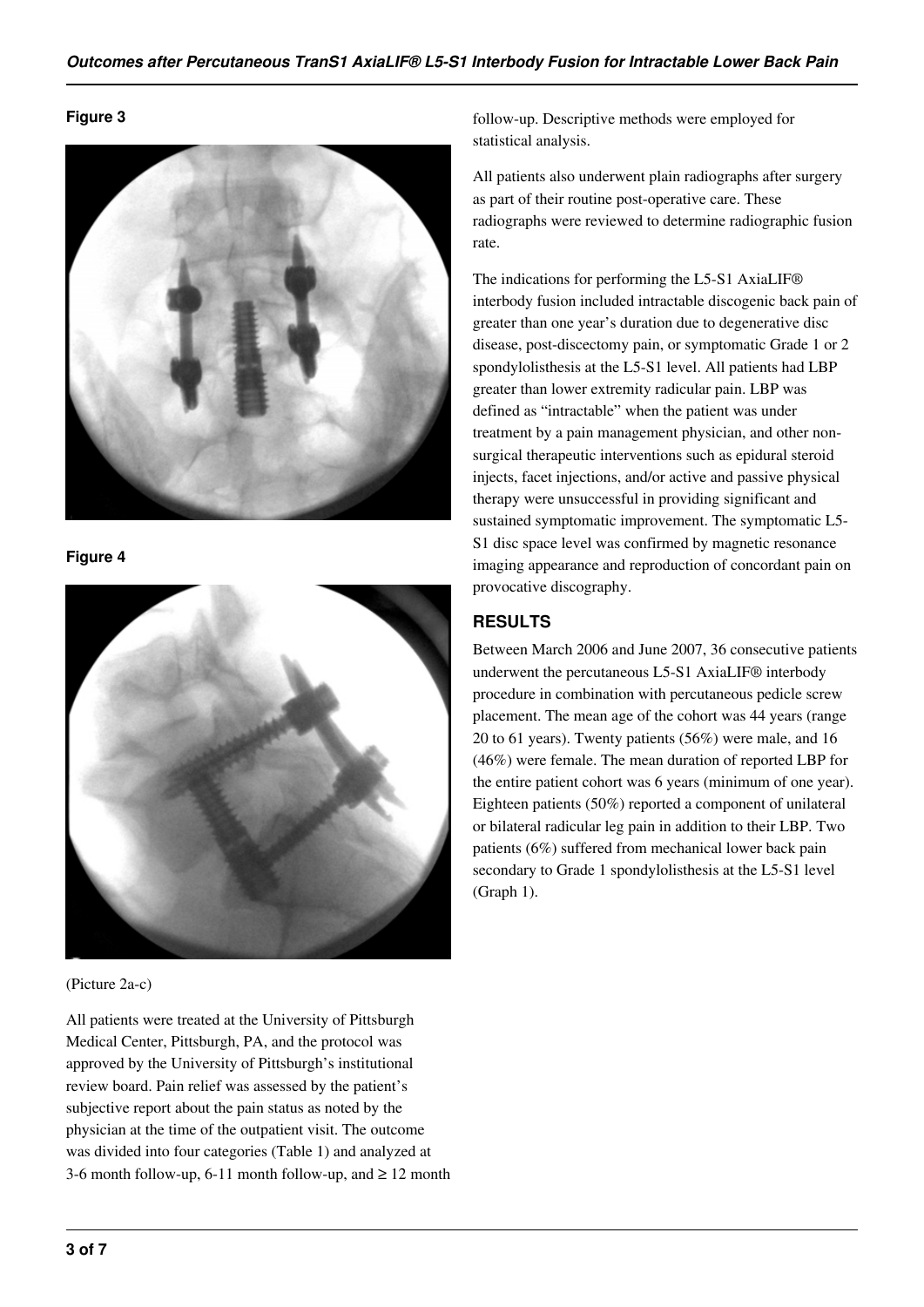#### **Figure 5**

Graph 1: Primary indications for patients undergoing the AxiaLIF® procedure. Legend: LBP=lower back pain



The mean follow-up for the cohort was 8 months (range 3 to 20 months). Three to six month follow-up was available in 35 patients (97%); 6 -12 month follow-up was available in 11 patients (31%) patients;  $\geq$  12 month follow-up was available in 7 patients (22%). Based upon the last follow-up available, 14 patients (40%) had "resolution" of their pain and 19 patients (54%) claimed they had "significant improvement" of their low back pain In a single patient the symptoms worsened, and in another patients the symptoms were felt to be unchanged (Graph 2).

#### **Figure 6**

Graph 2: Pain outcomes for the three postoperative periods. Legend: LBP=lower back pain 100% is 35 patients



For patients in the 3-6 month follow-up period, LBP was felt to be completely resolved in 17 patients (49%), improved in 16 patients (46%), unchanged in 1 patient (2.5%), and worse in another (2.5%). This patient with worsening symptoms was involved in a motor vehicle accident postoperatively. The other patient who did not improve after the L5-S1 fusion subsequently underwent a second operation with extension of his fusion to incorporate the L4 level. For patients with 6 to 12 months follow-up, LBP was gone in 3 patients (27%) and improved in 8 patients (73%). For patients with greater than 12 months of follow-up, LBP was gone in 2 patients (29%) and improved in 5 patients (73%). Five patients (14%) developed a new, different quality lower back pain during the follow-up period that was treated with noninvasive modalities in all cases.

All patients underwent plain radiographs after surgery as part of their routine post-operative care. Thirty-one of the 36 patients had evidence of fusion based upon plain radiographs for an overall radiographic fusion rate of 86%.

No major complications occurred in this cohort. One patient developed a wound infection treated with intravenous antibiotic therapy. A single patient developed intractable pain felt to be caused by the pedicle screw instrumentation. The posterior instrumentation was removed on an elective basis after radiographs had demonstrated a solid fusion at the L5-S1 level.

# **DISCUSSION**

Chronic lower back pain is one of the most common and difficult disease processes to treat. The prevalence of lower back pain has been reported to be 20-30% in the adult population. Eight percent of all adults will have at least one episode of acute back pain during their lifetime. LBP is the largest single cause of lost work days, and the socialeconomic costs have been estimated to be as high as \$2 billion.21 In only 5-10% of people, LBP will progress to chronic lower back pain over time. The national lower back pain study followed 2,374 patient referred for neurosurgical or orthopedic evaluation. Although 79% of the patients had a radiological abnormality on their imaging study, only 20% ultimately underwent surgical intervention.2 For chronic lower back pain without lower extremity radicular pain, the percentage of patients who are candidates for surgery may even lower.

The introduction of the lumbar interbody procedure improved the treatment for degenerative disc disease (DDD).22 Anterior lumbar interbody fusion (ALIF) was first introduced by Muller et al.23 However, a study by Stauffer in 1972 showed a low clinical success rate with this approach as well as a 44% rate of pseudoarthrosis.24 The ALIF as a stand alone procedure fell out of favor until threaded cylindrical cages were introduced. The fusion rates subsequently increased to 56-93% with the BAK titanium cage.8, 24 As expected with the removal of the degenerated intervertebral disc, the ALIF was demonstrated to be superior to postero-lateral fusion alone to achieve pain control in patients with discogenic back pain.3

The posterior lumbar interbody fusion (PLIF) is also a well established surgical approach for the treatment of DDD and discogenic back pain. Because of its relative invasiveness, it is seen as a rescue procedure only if other non-surgical treatment options fail.25 Both the ALIF and PLIF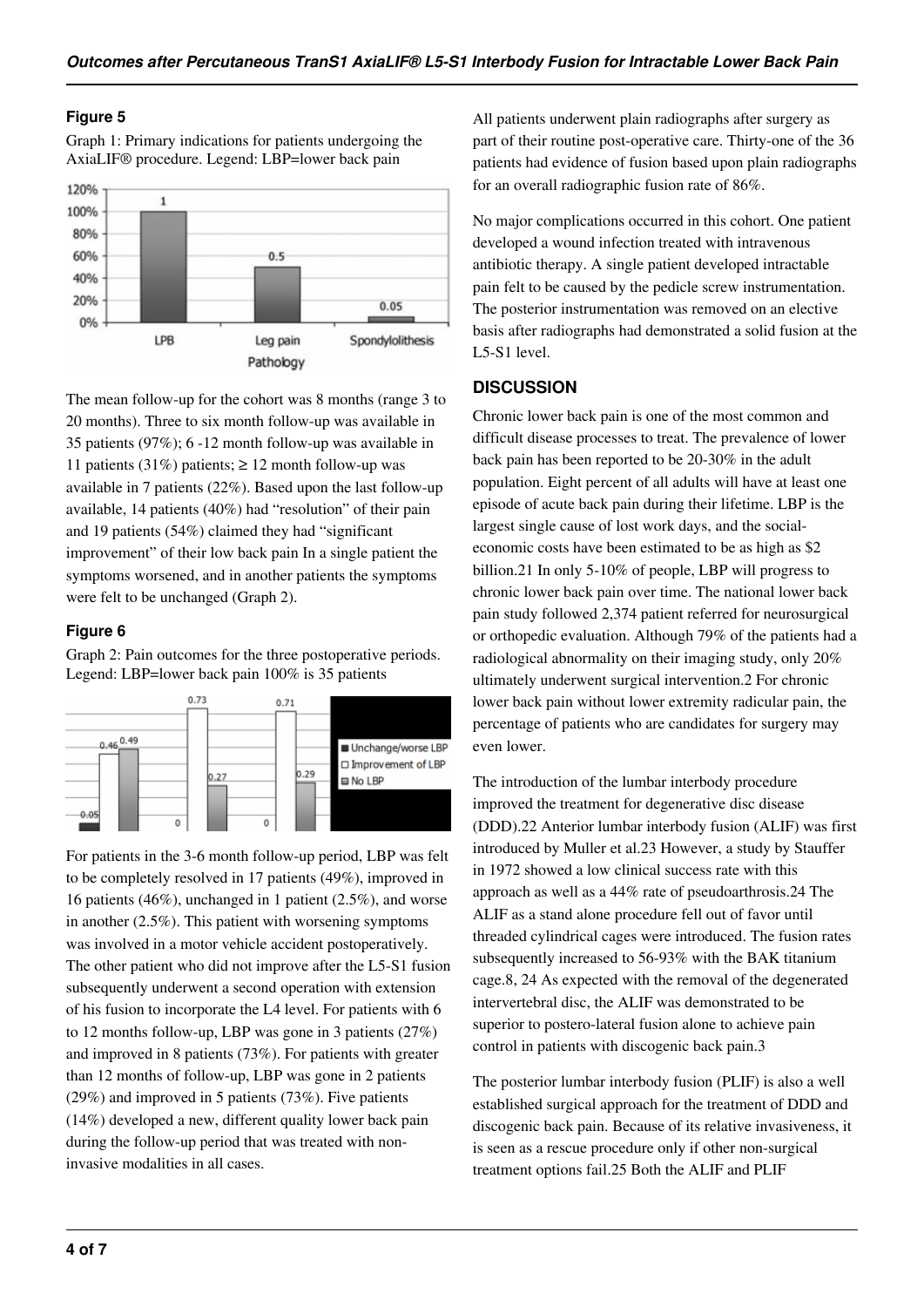procedures are associated with muscular and ligamentous injury, manipulation of vascular and visceral structures and neural elements, and have the potential for significant complications and subsequent life long morbidity.26 It has been shown that disruption of the lower back muscles and ligament is negatively correlated with good outcome after posterior fusion for LBP.19, 27 Although tubular retractor systems may minimize the trauma to the posterior musculoligamentous complex during surgery, the same structures are nevertheless violated.20 Newer minimally invasive approaches for posterior interbody fusions are still not truly "percutaneous" and may result in clinically significant muscle damage.

The AxiaLIF® interbody system is noteworthy because it is the first truly percutaneous minimally invasive interbody fusion technique for the L5-S1 level. Because the AxiaLIF® system uses a presacral corridor, typical morbidities seen from postoperative muscle fibrosis after posterior approaches are eliminated. For this procedure, the L5-S1 intervertebral space can be accessed over the presacral fat pad while preserving the integrity of the posterior musculoligamentous support structures.28 This provides strong ligamentotaxis, interbody fusion construct stiffness, and promotes successful fusion formation according to Wolff's law.20 Additionally, the AxiaLIF® interbody system, by being an axially placed cage, provides certain theoretically superior biomechanical features over an ALIF or PLIF. Slosar et al. demonstrated that axially placed cages grant better resistance to translation, flexion, extension, and shear forces29 than traditional cages.

AxiaLIF® interbody fusion can be used for patients requiring fusion to treat pseudoarthrosis from unsuccessful prior fusion, spondylolisthesis Grade 1 or 2, and degenerative disc disease causing discogenic back pain. The procedure is approved for the anterior supplemental fixation of the lumbar spine at the L5-S1 level in conjunction with a posterior fixation system. Although well established surgical techniques for the treatment of discogenic back pain exist and have acceptable results, this study attempted to demonstrate that LBP might be significantly improved using a safe and effective percutaneous minimally invasive technique.

The current case series demonstrated both the safety as well as the efficacy of the AxiaLIF® procedure. Pain was improved or ameliorated in all but two patients. These clinical outcomes are comparable to those reported using both ALIF and PLIF approaches. Furthermore, the procedure

was found to be safe and very well tolerated by the patients. Further follow-up of the patients who undergo this procedure will help to further define the long-term clinical outcomes of this surgical approach. These results indicate that the AxiaLIF® procedure in combination with supplemental percutaneous pedicle screw placement is a feasible and safe technique for L5-S1 interbody fusion which results in good clinical outcomes.

# **ACKNOWLEDGMENTS**

The authors wish to thank Patricia A. Kelly and Dr. Kathy Higgins for their assistance with this work.

#### **References**

1. Donelson R, Aprill C, Medcalf R, Grant W. A prospective study of centralization of lumbar and referred pain. A predictor of symptomatic discs and anular competence. Spine 1997;22:1115-22.

2. Ackerman SJ, Steinberg EP, Bryan RN, BenDebba M, Long DM. Patient characteristics associated with diagnostic imaging evaluation of persistent low back problems. Spine 1997;22:1634-40; discussion 41.

3. Greenough CG, Peterson MD, Hadlow S, Fraser RD. Instrumented posterolateral lumbar fusion. Results and comparison with anterior interbody fusion. Spine 1998;23:479-86.

4. Resnick DK, Choudhri TF, Dailey AT, et al. Guidelines for the performance of fusion procedures for degenerative disease of the lumbar spine. Part 7: intractable low-back pain without stenosis or spondylolisthesis. Journal of neurosurgery 2005;2:670-2.

5. Resnick DK, Choudhri TF, Dailey AT, et al. Guidelines for the performance of fusion procedures for degenerative disease of the lumbar spine. Part 9: fusion in patients with stenosis and spondylolisthesis. Journal of neurosurgery 2005;2:679-85.

6. Resnick DK, Choudhri TF, Dailey AT, et al. Guidelines for the performance of fusion procedures for degenerative disease of the lumbar spine. Part 11: interbody techniques for lumbar fusion. Journal of neurosurgery 2005;2:692-9. 7. Linson MA, Williams H. Anterior and combined anteroposterior fusion for lumbar disc pain. A preliminary study. Spine 1991;16:143-5.

8. Kuslich SD, Ulstrom CL, Griffith SL, Ahern JW, Dowdle JD. The Bagby and Kuslich method of lumbar interbody fusion. History, techniques, and 2-year follow-up results of a United States prospective, multicenter trial. Spine 1998;23:1267-78; discussion 79.

9. Saal JA, Saal JS. Intradiscal electrothermal therapy for the treatment of chronic discogenic low back pain. Clin Sports Med 2002;21:167-87.

10. Loguidice VA, Johnson RG, Guyer RD, et al. Anterior lumbar interbody fusion. Spine 1988;13:366-9.

11. Freeman BJ, Licina P, Mehdian SH. Posterior lumbar interbody fusion combined with instrumented postero-lateral fusion: 5-year results in 60 patients. Eur Spine J 2000;9:42-6.

12. Cloward RB. Posterior lumbar interbody fusion updated. Clin Orthop Relat Res 1985:16-9.

13. Cloward RB. The treatment of ruptured lumbar intervertebral discs by vertebral body fusion. I. Indications, operative technique, after care. J Neurosurg 1953;10:154-68. 14. Humphreys SC, Hodges SD, Patwardhan AG, Eck JC,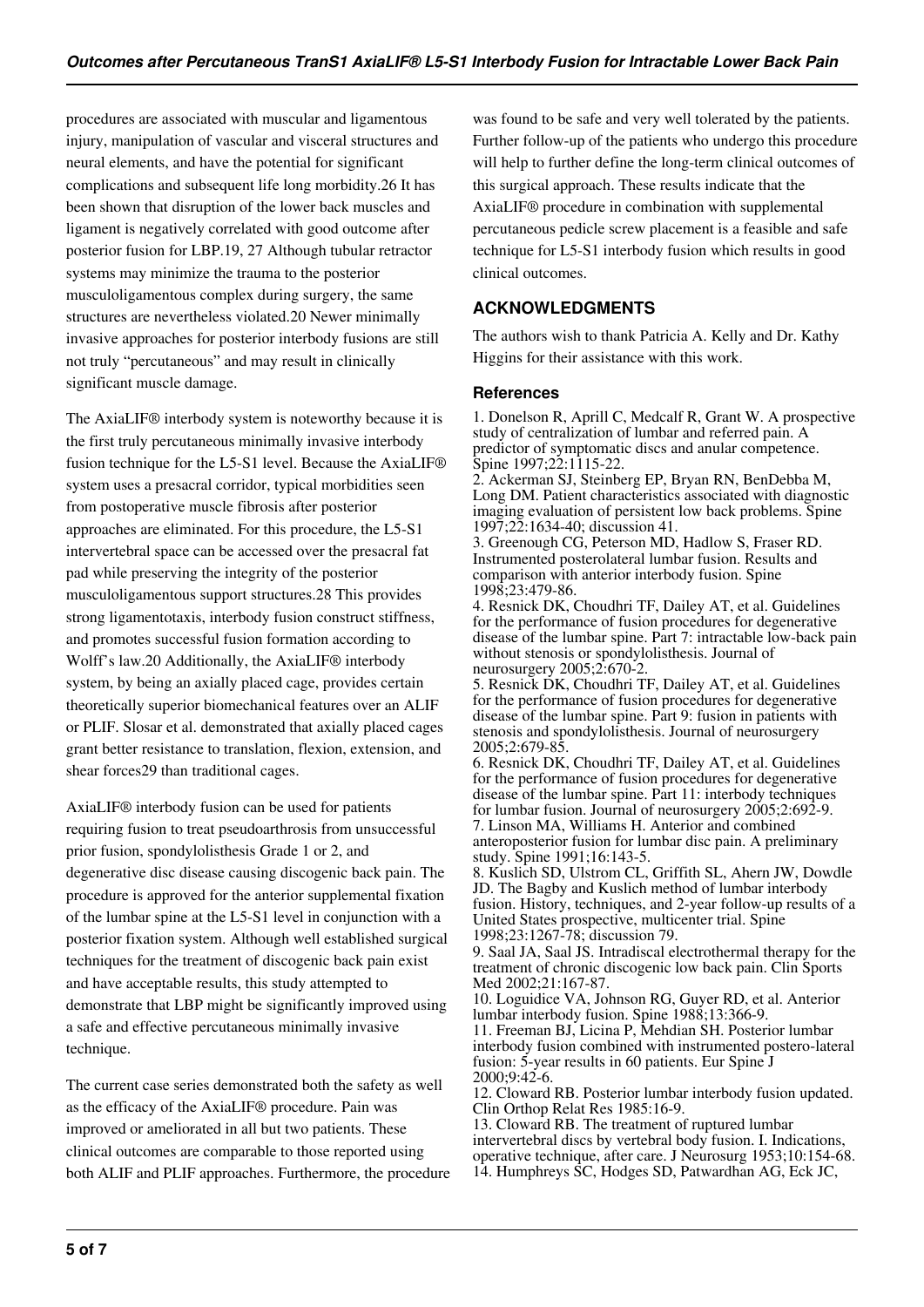Murphy RB, Covington LA. Comparison of posterior and transforaminal approaches to lumbar interbody fusion. Spine 2001;26:567-71.

15. Khoo LT, Palmer S, Laich DT, Fessler RG. Minimally invasive percutaneous posterior lumbar interbody fusion. Neurosurgery 2002;51:S166-1.

16. Sandhu FA, Fessler RG. Minimal Invasive Transforaminal Lumbar Interbody Fusion. In: Kim DH, Fessler RG, Regan JJ, eds. Endoscopic Spinesurgery and Instrumentation. 1 ed. New York: Thieme; 2004:265-80. 17. Steinmetz MP, Resnick DK. Use of a ventral cervical retractor system for minimal access transforaminal lumbar interbody fusion: technical case report. Neurosurgery 2007;60:ONSE175-6; discussion ONSE6.

18. Isaacs RE, Podichetty VK, Santiago P, et al. Minimally invasive microendoscopy-assisted transforaminal lumbar interbody fusion with instrumentation. J Neurosurg Spine 2005;3:98-105.

19. Kawaguchi Y, Matsui H, Tsuji H. Back muscle injury after posterior lumbar spine surgery. A histologic and enzymatic analysis. Spine 1996;21:941-4.

20. Marotta N, Cosar M, Pimenta L, Khoo LT. A novel minimally invasive presacral approach and instrumentation technique for anterior L5-S1 intervertebral discectomy and fusion: technical description and case presentations. Neurosurg Focus 2006;20:E9.

21. Weinstein JN, Lurie JD, Olson PR, Bronner KK, Fisher ES. United States' trends and regional variations in lumbar

spine surgery: 1992-2003. Spine 2006;31:2707-14. 22. McAfee PC. Interbody fusion cages in reconstructive operations on the spine. J Bone Joint Surg Am 1999;81:859-80.

23. Muller W. Transperiotnale Freilegung der Wirbelsaeule bei tuberkuloser spondylitis. Detsch Z Chiro 1906;85:128-37.

24. Stauffer RN, Coventry MB. Anterior interbody lumbar spine fusion. Analysis of Mayo Clinic series. J Bone Joint Surg Am 1972;54:756-68.

25. McAfee PC, Cunningham BW, Lee GA, et al. Revision strategies for salvaging or improving failed cylindrical cages. Spine 1999;24:2147-53.

26. Rajaraman V, Vingan R, Roth P, Heary RF, Conklin L, Jacobs GB. Visceral and vascular complications resulting from anterior lumbar interbody fusion. J Neurosurg 1999;91:60-4.

27. Mayer TG, Vanharanta H, Gatchel RJ, et al. Comparison of CT scan muscle measurements and isokinetic trunk strength in postoperative patients. Spine 1989;14:33-6.

28. Cragg A, Carl A, Casteneda F, Dickman C, Guterman L, Oliveira C. New percutaneous access method for minimally invasive anterior lumbosacral surgery. J Spinal Disord Tech 2004;17:21-8.

29. Slosar PJ, Reynolds JB, Koestler M. The axial cage. a pilot study for interbody fusion in higher-grade spondylolisthesis. Spine J 2001;1:115-20.